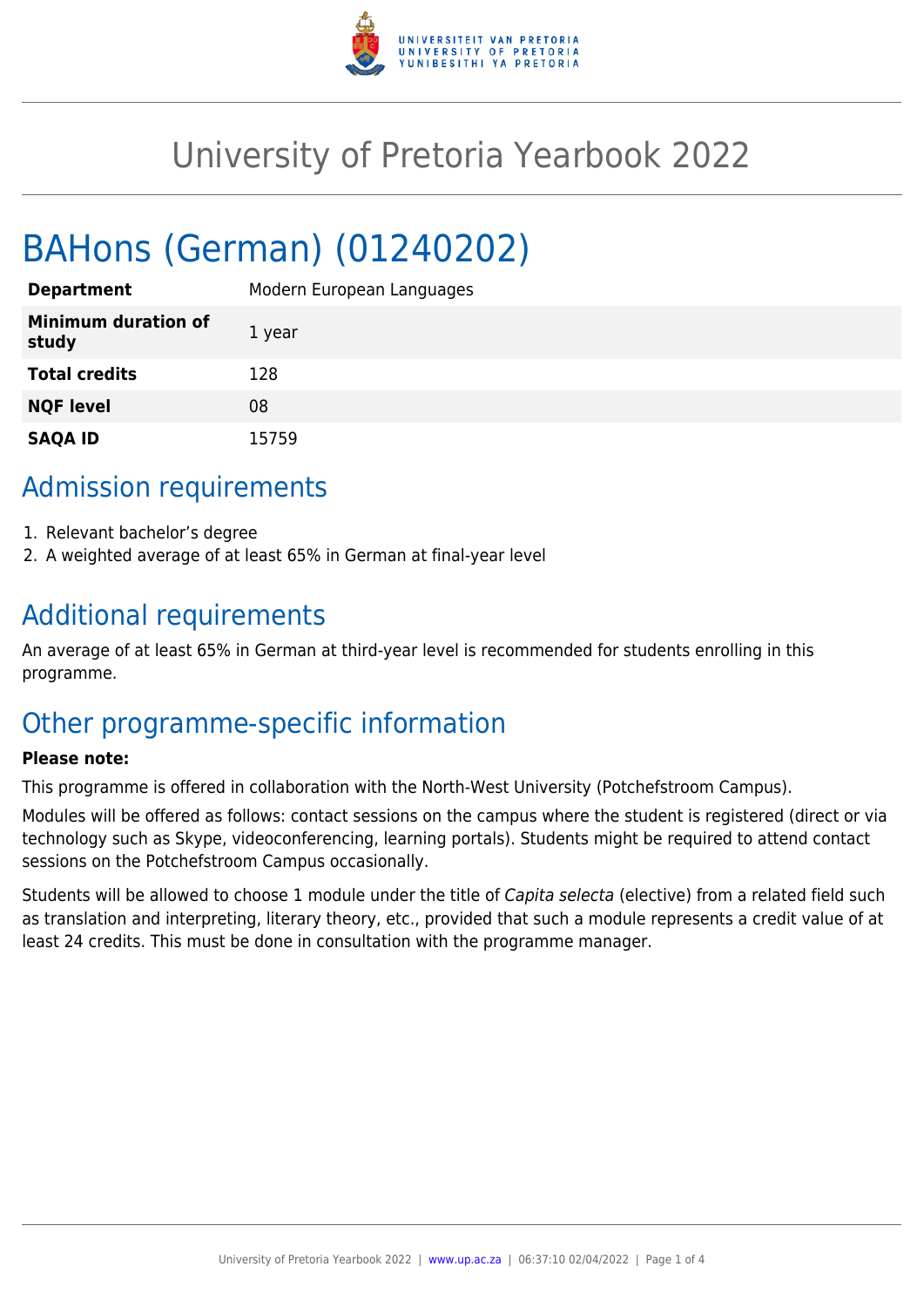

## Curriculum: Final year

#### **Minimum credits: 128**

Elective modules Select two of the elective modules.

### **Core modules**

#### **German linguistics 752 (DTS 752)**

| <b>Module credits</b>         | 24.00                                     |
|-------------------------------|-------------------------------------------|
| <b>NQF Level</b>              | 08                                        |
| <b>Prerequisites</b>          | No prerequisites.                         |
| <b>Contact time</b>           | 1 lecture per week                        |
| <b>Language of tuition</b>    | Module is presented in German             |
| <b>Department</b>             | Ancient and Modern Languages and Cultures |
| <b>Period of presentation</b> | Year                                      |
| <b>Module content</b>         |                                           |

Capita selecta of German linguistics.

#### **Research methodology and research essay 754 (DTS 754)**

| <b>Module credits</b>         | 32.00                                     |
|-------------------------------|-------------------------------------------|
| <b>NQF Level</b>              | 08                                        |
| <b>Prerequisites</b>          | No prerequisites.                         |
| <b>Contact time</b>           | 1 lecture per week                        |
| <b>Language of tuition</b>    | Module is presented in German             |
| <b>Department</b>             | Ancient and Modern Languages and Cultures |
| <b>Period of presentation</b> | Year                                      |

#### **Module content**

Research essay and presentation in German (duration: 50 minutes) of a topic chosen from a field in the humanities.

#### **German literature (1) 755 (DTS 755)**

| <b>Module credits</b>      | 24.00                         |
|----------------------------|-------------------------------|
| <b>NQF Level</b>           | 08                            |
| <b>Prerequisites</b>       | No prerequisites.             |
| <b>Contact time</b>        | 1 lecture per week            |
| <b>Language of tuition</b> | Module is presented in German |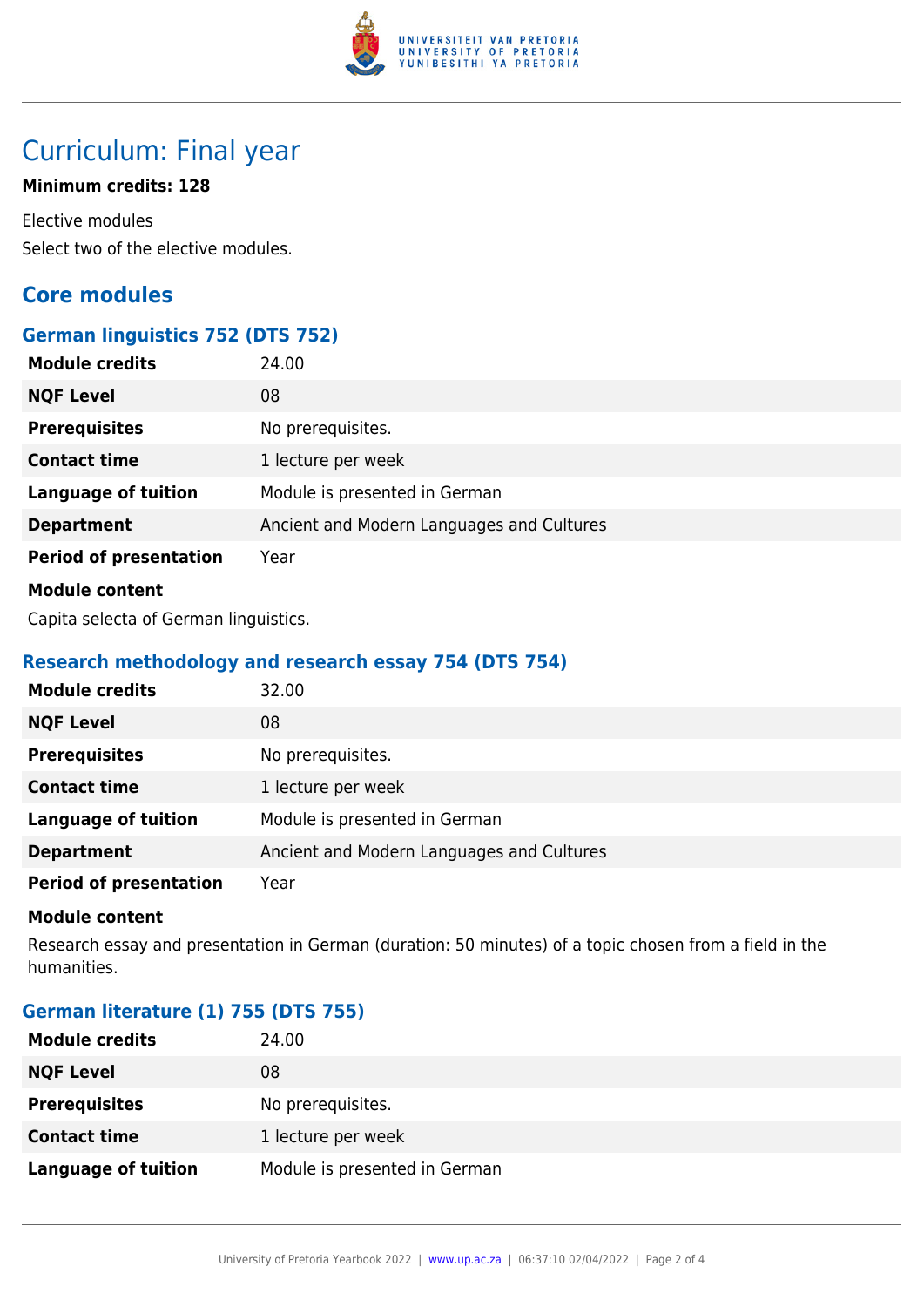

| <b>Department</b> | Ancient and Modern Languages and Cultures |
|-------------------|-------------------------------------------|
|-------------------|-------------------------------------------|

**Period of presentation** Year

#### **Module content**

Introduction to German literary studies and the history of German literature.

### **Elective modules**

#### **German didactics 753 (DTS 753)**

| <b>Module credits</b>         | 24.00                                     |
|-------------------------------|-------------------------------------------|
| <b>NQF Level</b>              | 08                                        |
| <b>Prerequisites</b>          | No prerequisites.                         |
| <b>Contact time</b>           | 1 lecture per week                        |
| <b>Language of tuition</b>    | Module is presented in German             |
| <b>Department</b>             | Ancient and Modern Languages and Cultures |
| <b>Period of presentation</b> | Year                                      |
| <b>Module content</b>         |                                           |

Methodology and didactics of teaching German as a foreign language.

#### **German literature (2) 756 (DTS 756)**

| <b>Module credits</b>         | 24.00                                     |
|-------------------------------|-------------------------------------------|
| <b>NQF Level</b>              | 08                                        |
| <b>Prerequisites</b>          | No prerequisites.                         |
| <b>Contact time</b>           | 1 lecture per week                        |
| <b>Language of tuition</b>    | Module is presented in German             |
| <b>Department</b>             | Ancient and Modern Languages and Cultures |
| <b>Period of presentation</b> | Year                                      |
| <b>Module content</b>         |                                           |

German literature of the 18th and 19th century.

#### **German literature (3) 757 (DTS 757)**

| <b>Module credits</b>      | 24.00                                     |
|----------------------------|-------------------------------------------|
| <b>NQF Level</b>           | 08                                        |
| <b>Prerequisites</b>       | No prerequisites.                         |
| <b>Contact time</b>        | 1 lecture per week                        |
| <b>Language of tuition</b> | Module is presented in German             |
| <b>Department</b>          | Ancient and Modern Languages and Cultures |